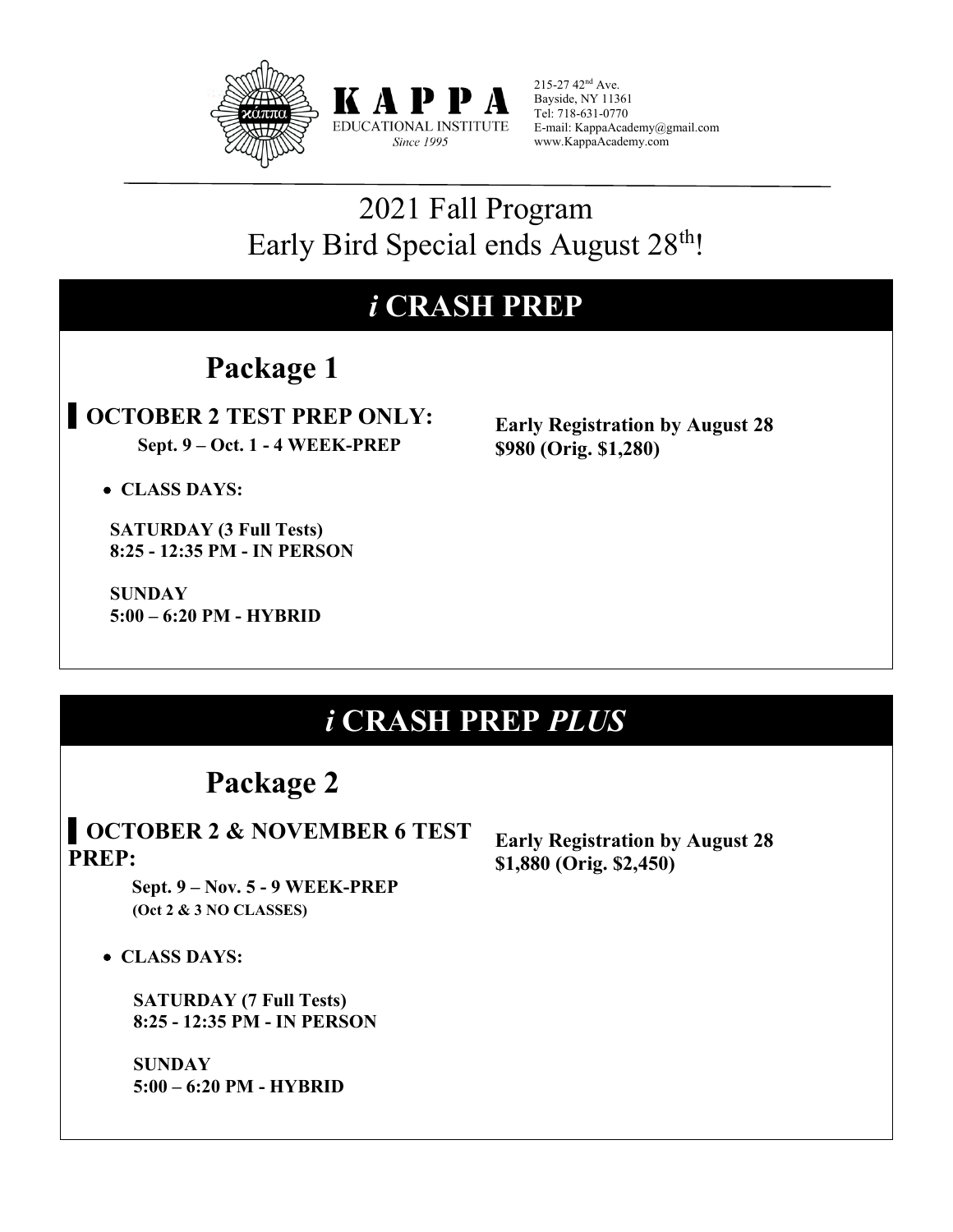### **Package 3**

#### **HYBRID**

#### • **SATURDAYS: Sept. 11 – Nov. 20**

- Class Times: Saturday: 8:30 11:30 PM
- Reading Comprehension
- Writing and Language
- Mathematics

#### **Early Registration by August 28 \$1,780 (Orig. \$2,320)**

### **(P)SAT 1 / ACT (P)SAT 1 / ACT** *PLUS*

### **Package 4**

#### **HYBRID**

- **SATURDAYS: Sept. 11 – Nov. 20**
	- **+ Feb. 5 - May 28, 22 – 7 Months (Feb 26 & April 23 NO CLASSES)**
		- Class Times: Saturday: 8:30 11:30 PM
		- Reading Comprehension
		- Writing and Language
		- Mathematics

#### **Early Registration by August 28 \$3,260 (Orig. \$4,250)**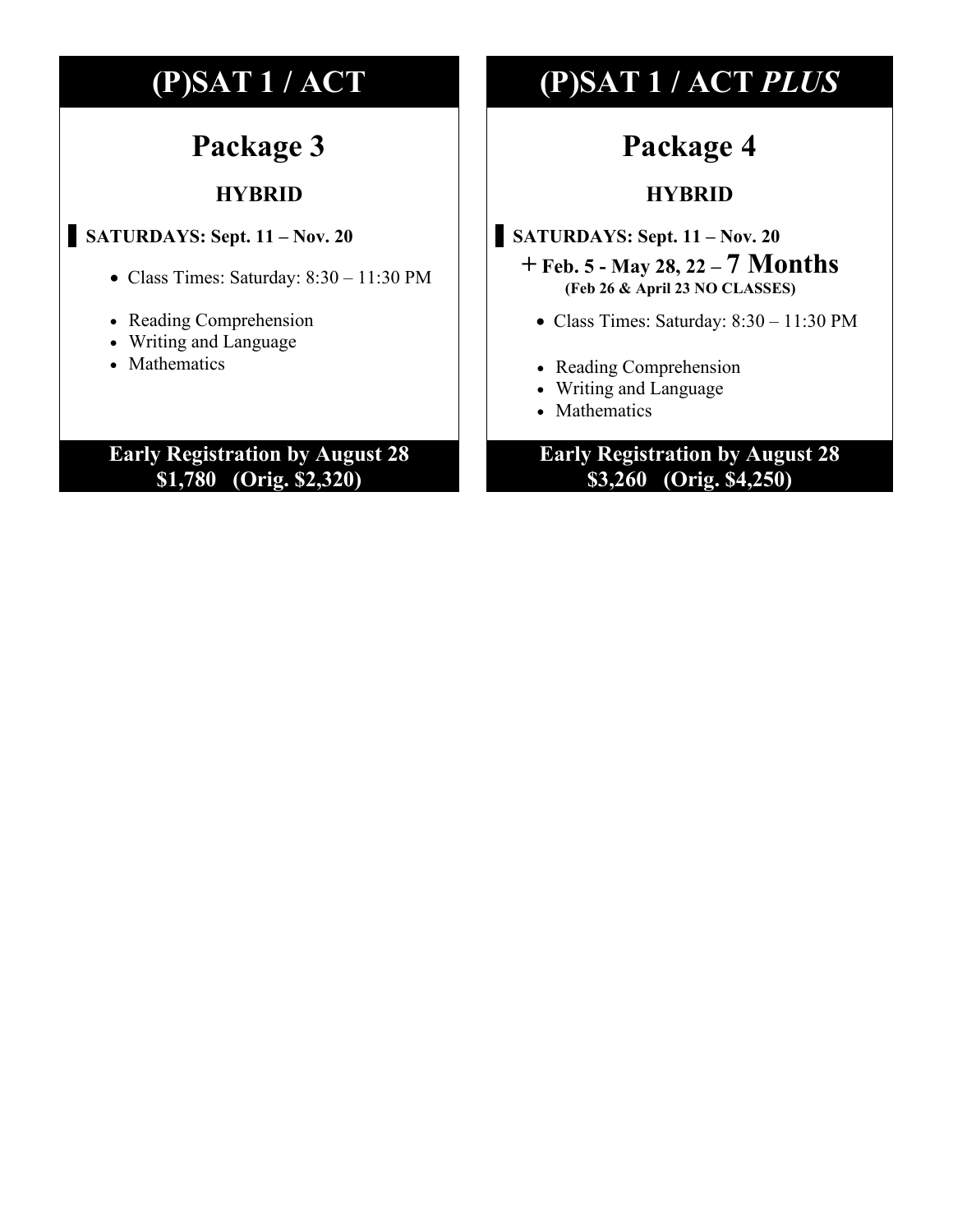

215-27 42nd Ave. Bayside, NY 11361 Tel: 718-631-0770 E-mail: KappaAcademy@gmail.com www.KappaAcademy.com

### **SHSAT ACCELERATED PROGRAM (SAP) - 8th Gr.** 특목고 입시 준비반

КАРР EDUCATIONAL INSTITUTE Since 1995

### **Package 1**

● Class Times: **Sept. 11 – Oct. 19**

● **SHSAT** Class Schedule Tue 5:00 – 6:20pm - ONLINE **AND** Saturday 8:25 am – 2:00 pm - IN PERSON

● SHSAT Materials Covered o ELA (Reading & Grammar) o Math (Alg 1, Geo & Word Problems)

### **SHSAT ACCELERATED PROGRAM (SAP) - 8th Gr.** 특목고 입시 준비반 **+ AMC (**수학 경시 준비**)**

### **Package 2**

● Class Times: **Sept. 11 – Oct. 19 SHSAT Class Sept. 15 – Nov. 17 AMC Class**

 **Early Registration by August 28 \$1,980 (Orig. \$2,580)** 

 **Early Registration by August 28**

 **\$1,580 (Orig. \$2,060)** 

● **SHSAT** Class Schedule

Tue 5:00 – 6:20pm - ON LINE **AND** Saturday  $8:25$  am  $-2:00$  pm - IN PERSON

- SHSAT Materials Covered o ELA (Reading & Grammar) o Math (Alg 1, Geo & Word Problems)
	- **Wed 6:00 7:00 pm ONLINE (AMC CLASS)**

\*\* **THIS SHSAT STUDY MATERIAL** and **SIX FULL TESTS** provided in this **SAP** program are made up of two distinguished aspects. One portion of the exam consists of ELA and MATH questions from **PAST REAL SHSAT** exams. The other part contains questions we have created based on upon thorough **RESEARCH** and ANALYSIS of questions that may show up on the **ACTUAL** test.